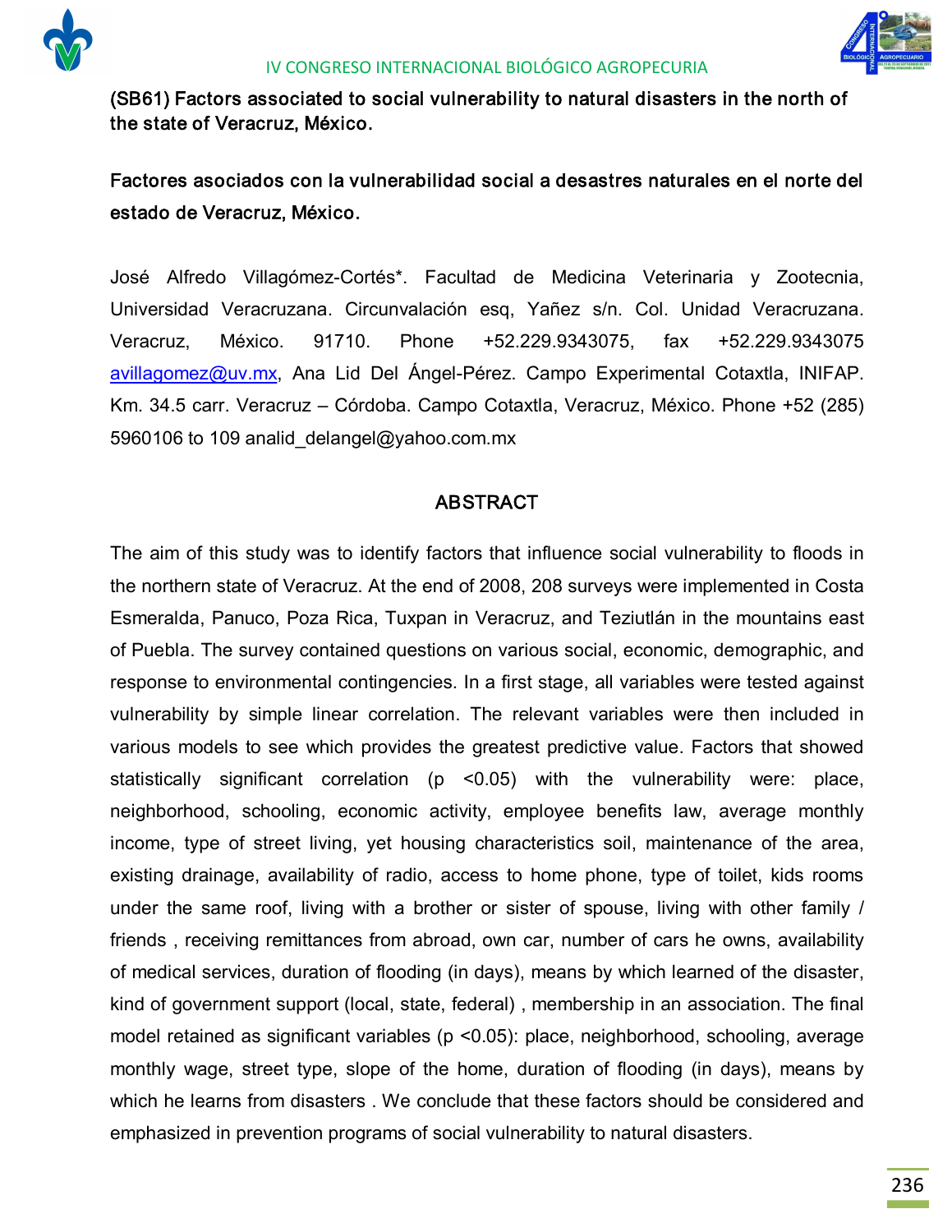



Key words: Statistical models, social vulnerability, natural disasters, risk factors, Veracruz.

# **RESUMEN**

El objetivo de este estudio fue identificar los factores que influyen sobre la vulnerabilidad social a inundaciones ocurridas en el norte del estado de Veracruz. A fines del año 2008 se aplicaron 208 encuestas en Costa Esmeralda, Pánuco, Poza Rica y Tuxpan en Veracruz, y en Teziutlán, en la sierra oriente de Puebla. El cuestionario contenía preguntas sobre diversos aspectos sociales, económicos, demográficos y de respuesta frente a contingencias ambientales. En una primera etapa, se probaron todas las variables contra vulnerabilidad mediante correlación lineal simple. Las variables relevantes fueron entonces incluidas en diversos modelos hasta encontrar el que proporciona el mayor valor predictivo. Los factores que exhibieron correlación estadística significativa (p< 0.05) con la condición de vulnerabilidad fueron: lugar, colonia, escolaridad, actividad económica, prestaciones laborales de ley, salario promedio mensual, tipo de calle en que habita, pendiente de la vivienda, características del suelo, mantenimiento de la zona, existencia de drenaje, disponibilidad de aparatos de radio, acceso a teléfono domiciliario, tipo de baño, hijos habitando bajo el mismo techo, cohabitación con hermanos o hermanos del cónyuge, cohabitación con otros familiares y/o amigos, recepción de remesas externas, automóvil propio, numero de automóviles que posee, disponibilidad de servicio médico, duración de la inundación (en días), medio por el que se enteró del desastre, tipo de gobierno que apoyo (municipal, estatal, federal), pertenencia a alguna asociación. El modelo final retuvo como variables significativas (p< 0.05): lugar, colonia, escolaridad, sueldo promedio mensual, tipo de calle, pendiente de la vivienda, duración de la inundación (en días), medio por el que se entera de los desastres. Se concluye que estos factores deben ser considerados y enfatizados en programas de prevención de la vulnerabilidad social a desastres naturales.

Palabras claves: Modelo estadístico, vulnerabilidad social, desastres naturales, factores de riesgo, estado de Veracruz.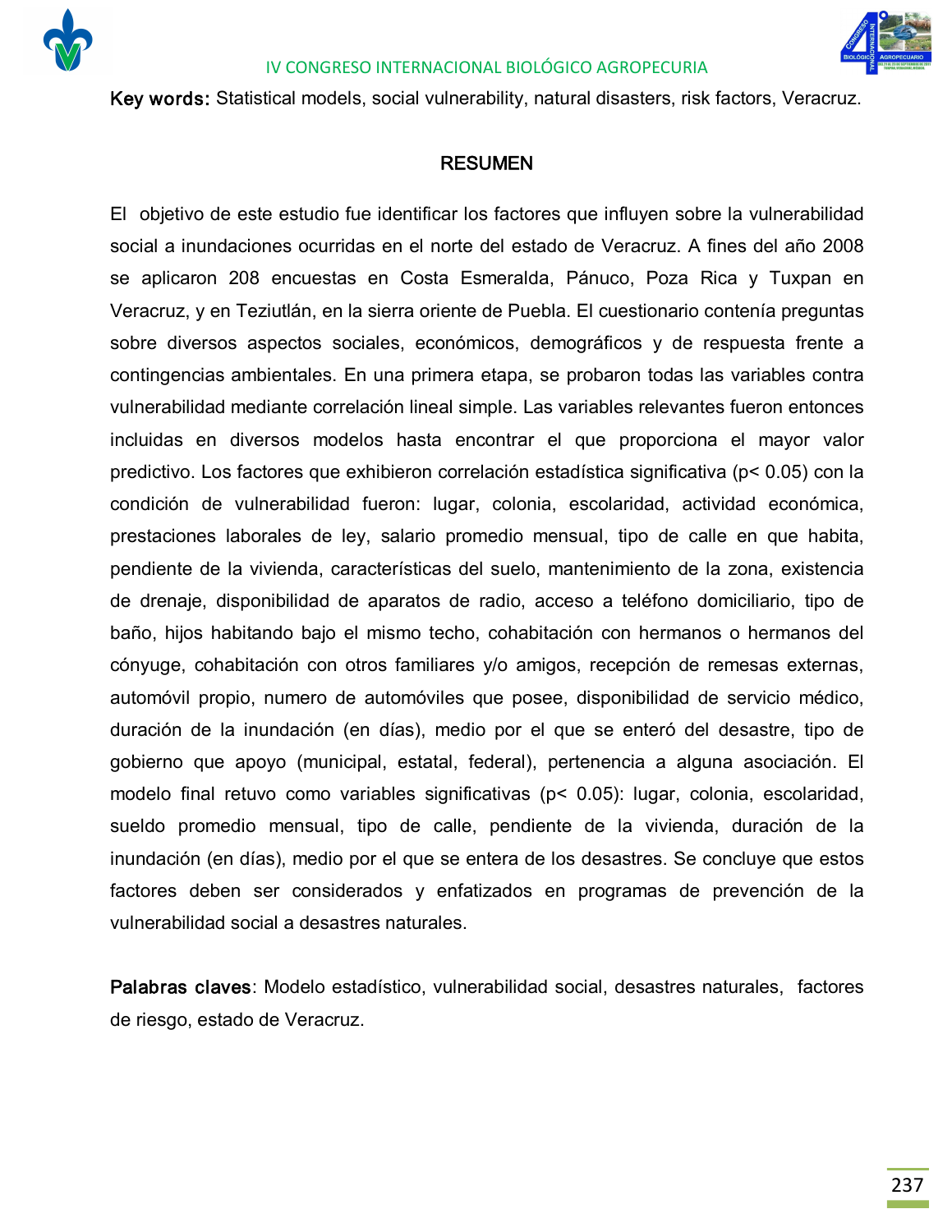





## **INTRODUCTION**

Natural hazards and disasters include, among others, hurricanes, tropical storms, tornados, floods, drought, earthquakes and fires (Coenraads, 2006). Vulnerability is the susceptibility of a social unit (family, community or society), physical structure or activity, to be damaged by the action of a threat (Kelly and Adger, 2000). Cutter and Emrich (2006) define vulnerability in terms of the ability or inability of individuals or social groups to respond, cope, recover and adapt to various stress events that affect their livelihoods and welfare. This definition underlines and emphasizes an approach to the human dimension, focusing on socioeconomic and institutional constraints that limit the ability to respond. Therefore, although the causes of disasters are related to a natural event, the analysis of the social construction of risk appears to be a multifactorial process (Rios and Murgida, 2004). Apparently, the risk of death by natural disaster is greater in localities with higher percentages of socially vulnerable or disadvantaged populations (Cutter, 1996; Cutter et al., 2003). Studies carried out in the United States point out a tendency in poor communities to suffer disproportionately in terms of human death and injury (Wright et al., 1979; Peacock *et al.*, 2006; Fothergill and Peek, 2004). However, few quantitative studies exist on the degree to which flood events affect socially vulnerable populations differently.

Because of its location, population living along the Gulf of Mexico face frequent and severe natural disturbances, such as intense rainfall resulting from tropical cyclones and other meteorological phenomena. Deforestation and poor management of natural resources in the region also add to the hazard for disasters. Risk of disaster is increased by human settlement on places such as banks of rivers, wetlands, and mangroves, associated to poverty and marginalization. Hence, disasters do not affect all alike, and its consequences are proportional to the vulnerability of the population and territory. Therefore, it is considered that a large number of socio-economic processes that have increased inequality in Mexico, have also created and allowed the accumulation of vulnerability, which has become the dominant social paradigm in Latin America (Pizarro, 2006). The aim of this study was to identify factors that influence social vulnerability to floods in the northern state of Veracruz.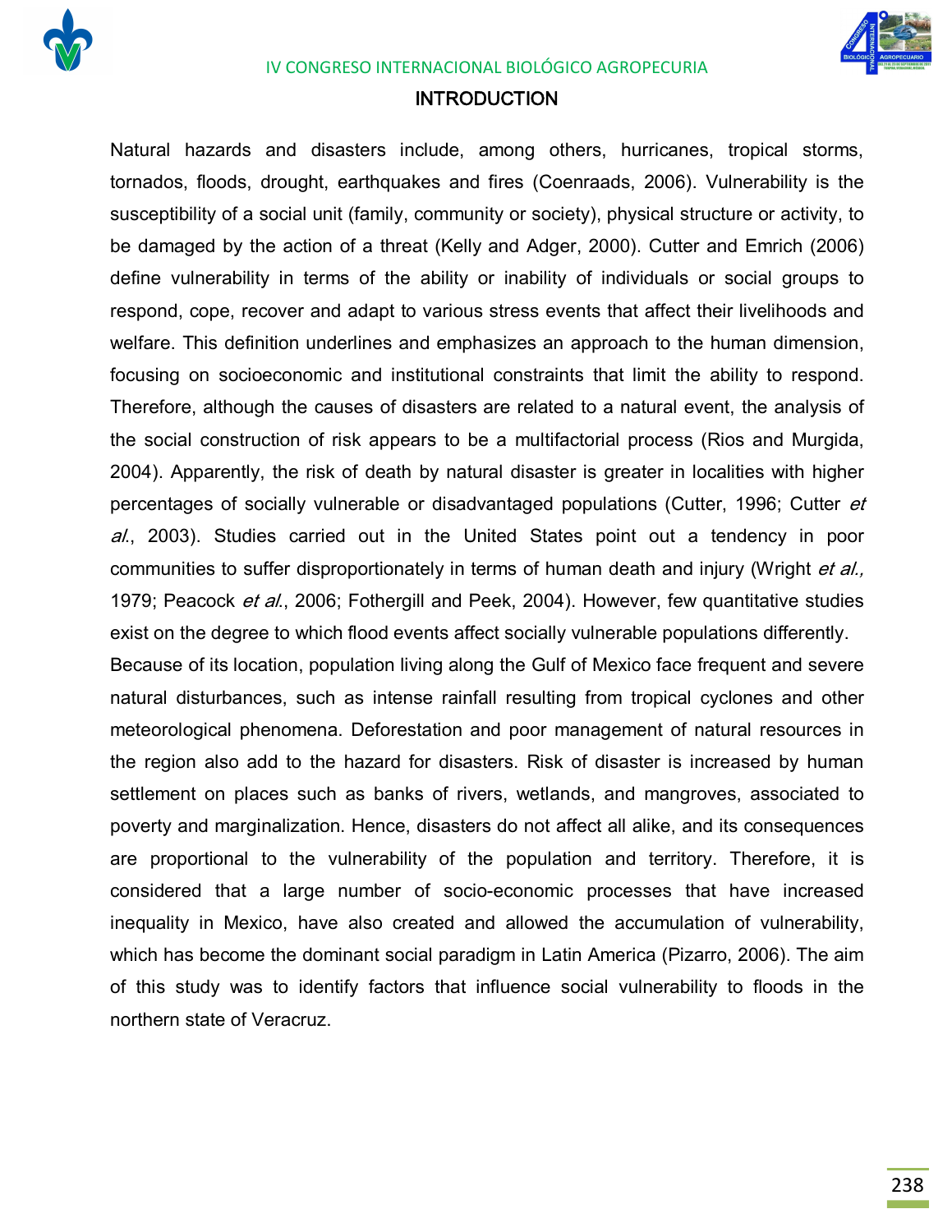



### MATERIAL AND METHODS

A survey was applied at the end of 2008 and early 2009 to 208 inhabitants from five localities (Costa Esmeralda, Panuco, Poza Rica, Tuxpan in Veracruz, and Teziutlán in the east of Puebla) which were affected by natural disasters. The survey contained questions on various social, economic, demographic, and response to environmental contingencies. From the questionnaire 78 response variables were extracted and considered for further analysis. Response variable was defined as being affected at least once by a natural phenomenon in the last 12 months. All variables were tested against vulnerability by simple linear correlation. Variables showing statistical significance were then included in various models to find the one with the greatest predictive value. Goodness of fit of final model was evaluated using diverse criteria. Statistical analysis was performed in SPSS v. 19. Significance levels were defined at 0,05 for all the analysis.

### RESULTS AND DISCUSSION

Factors that showed statistically significant correlation (p <0.05) with vulnerability were: place, neighborhood, education, economic activity, employee benefits according to law, average monthly income, type of residing street, house slope, soil characteristics, maintenance in the area, existing drainage, availability of radio, access to home phone, type of toilet, offspring dwelling under the same roof, living with brother or sister of spouse, living with other family/friends, receiving remittances from abroad, own car, number of owned cars, availability of medical services, duration of flooding (in days), means by which learned of the disaster, kind of government support (local, state, federal), and membership in an association. The final model retained as significant variables ( $p$  <0.05): place, neighborhood, education, average monthly wage, street type, slope of the home, duration of flooding (in days), and means by which he learns from disasters (Tables 1 and 2).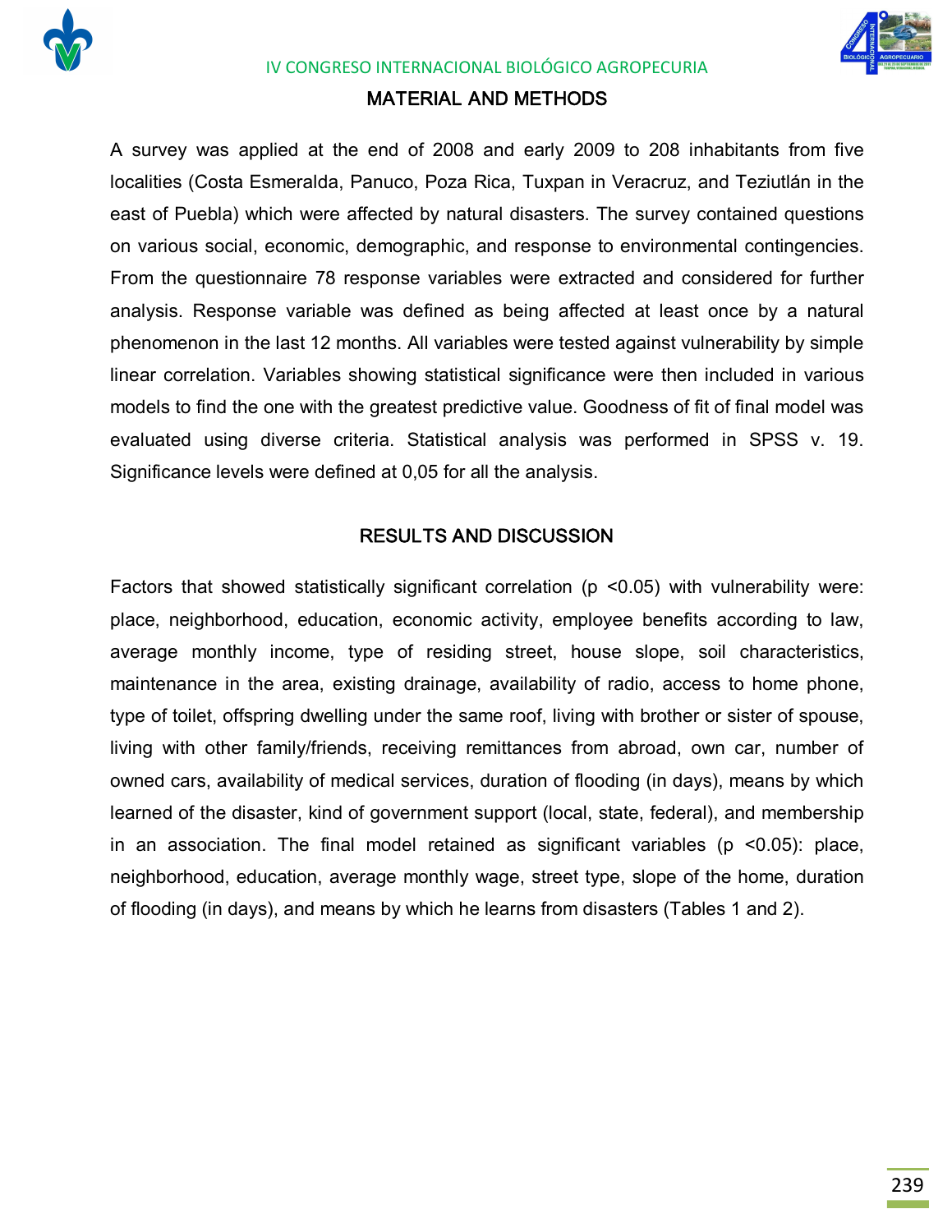



Table 1. Contrasts of effects in the final model for social vulnerability to natural disasters in the north of the state of Veracruz, México.

|                                        | Type III        |                |       |
|----------------------------------------|-----------------|----------------|-------|
| Source                                 | Wald Chi-square | Df             | Sig.  |
| (Intersection)                         | 415,680         | 1              | 0,000 |
| Place                                  | a               |                |       |
| Neighborhood                           | 68,671          | 16             | 0,000 |
| Education                              | 11,232          | 4              | 0,024 |
| Average monthly income, \$             | 90,249          | 31             | 0,000 |
| Type of residing street                | 24,325          | $\overline{2}$ | 0,000 |
| House slope                            | 33,365          | 18             | 0,015 |
| Telephone at home                      | 19,570          |                | 0,000 |
| Days in flood                          | 31,947          | 13             | 0,002 |
| Means by which learned of the disaster | 11,112          | 4              | 0,025 |

a. unable to calculate due to computation difficulties

According to Muñoz-Pedreros (2004) identifying factors associated to vulnerability is an important aspect for land use planning or land use. Collecting such information is a tool to support the solution of current problems facing humanity as environmental degradation and climate change, decline in environmental quality, soil productivity, and hence the poverty of its inhabitants, which magnifies the risk from disasters (Kasperson et al., 2006).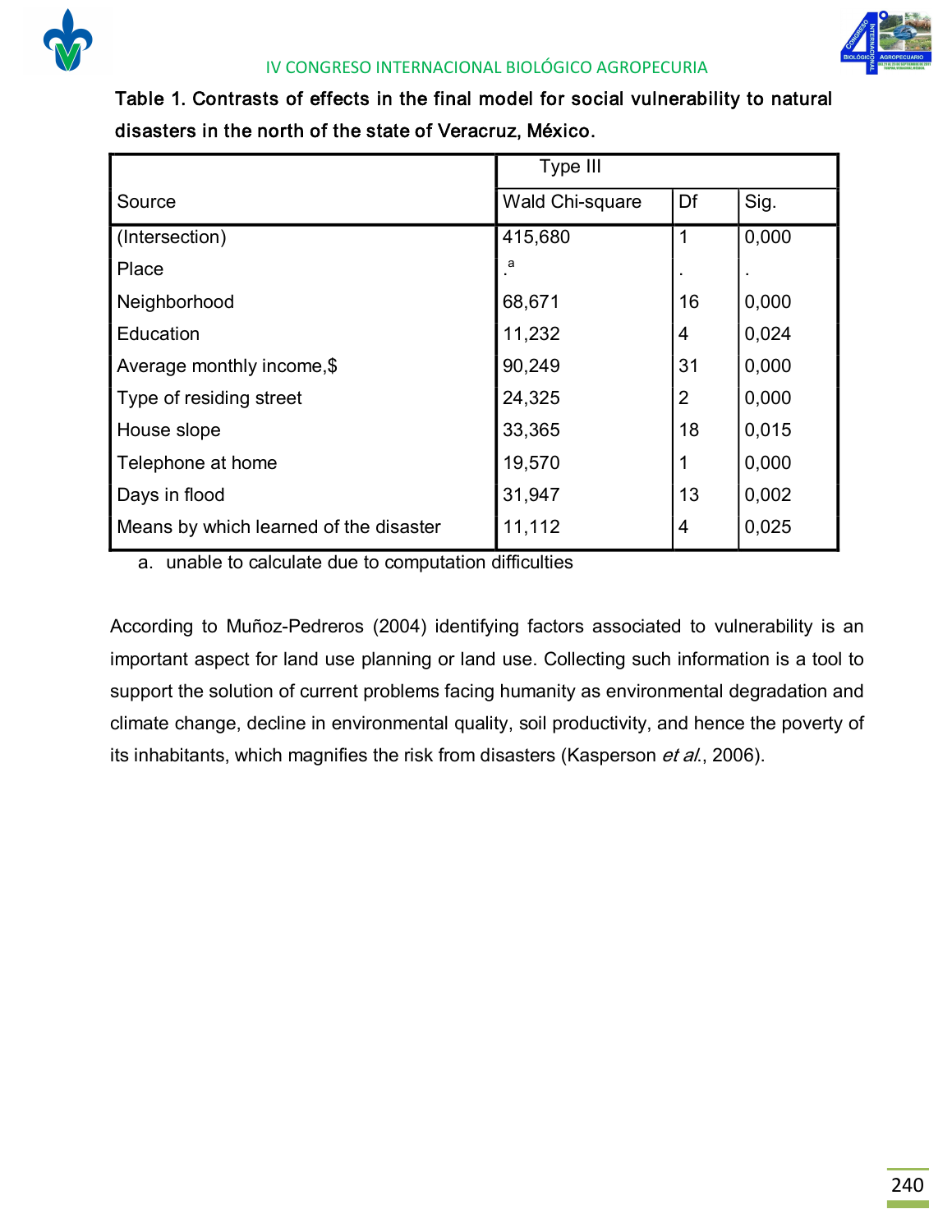



Table 2. Goodness of fit of final model effects for social vulnerability to natural disasters in the north of the state of Veracruz, México.

b

|                                         | Value     | df  | Value/df |
|-----------------------------------------|-----------|-----|----------|
| Deviance                                | 26,333    | 111 | 0.237    |
| <b>Scaled Deviance</b>                  | 207,000   | 111 |          |
| Pearson Chi-cuadrado de                 | 26,333    | 111 | 0,237    |
| Scaled Pearson Chi-cuadrado             | 207,000   | 111 |          |
| Log likelihood <sup>a</sup>             | $-80,316$ |     |          |
| Akaike Information Criterion (AIC)      | 354,631   |     |          |
| Corrected AIC for finite samples (AICC) | 529,053   |     |          |
| Bayesian Information Criterion (BIC)    | 677,905   |     |          |
| Consistent AIC (CAIC)                   | 774,905   |     |          |

a. Complete log-likelihood function is shown and was used to calculate the information criteria.

b. Information criteria are interpreted as "smaller is better".

In a study conducted in the same region during 2009 and 2010, Del Angel-Pérez and Linares- Bravo (2011) found that the highest levels of vulnerability were associated with economic, cultural and institutional factors. Among the cultural factors, they highlight the reduction of social capital due to family changes, lack of community support mechanisms, increase in single parent households, low preventive culture, and marginal revenue, which are factors of social exclusion that indicate a weak sustainability in the regional economic structure and an increase in the risk of disaster.

Studies on the impacts of hurricanes, tropical storms, and tornados indicate that socially vulnerable populations and poor communities suffer disproportionately in human death and injury (Fothergill *et al.*, 1999; Castro, 2005; Zahran *et al.*, 2008). In turn, Cervantes and Bueno (2009) argue that vulnerability is a multi-causal measure of risk and danger of damage experienced by people, households and communities, with no possibilities of effectively enable assets available and sometimes remaining defenseless. Furthermore, economic growth in developing countries is more sensitive to natural disasters because more sectors are affected and the magnitudes are non-trivial (Loayza et al., 2009).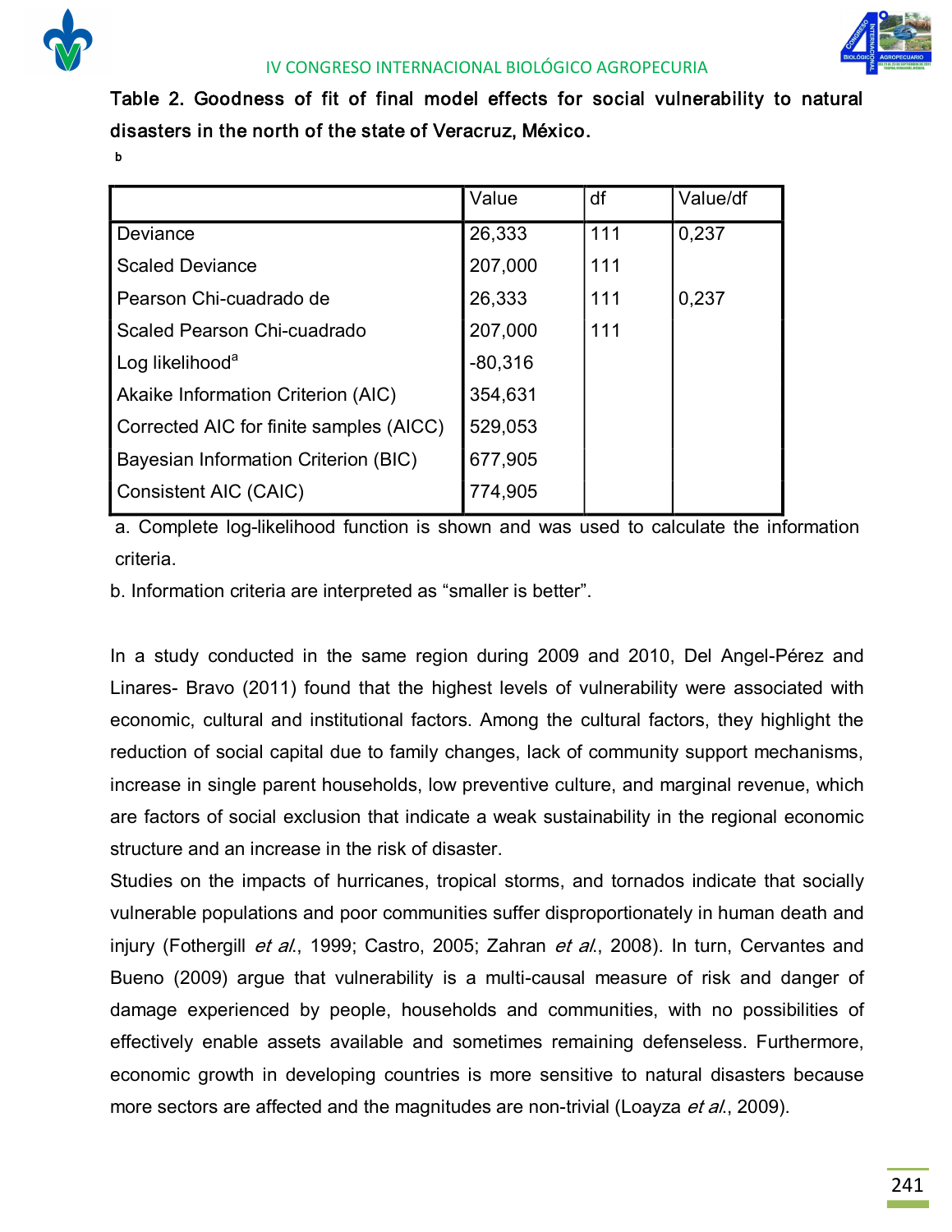



Despite the refinement in the way risk and vulnerability are addressed, there is not actually a concept unifying the different points of view, or even collecting consistently different approaches (Cardona, 2003).

Cultural aspects such as family solidarity, mutual aid, and community reciprocity usually represent strengths in human groups (Harris,1997). Cultural factors such as low reciprocity, weak community or family support networks also increase social vulnerability. This results in a greater dependence on government programs, and obscures the self-management and individual and local capabilities. The erosion of these cultural traits that in other times and places have functioned as supporting mechanisms under risk or in cases of disaster, damage the potential that otherwise could lead to a stronger community.

This study considered vulnerability as an interaction of social, economic, and cultural traits of the population, as well as geographical and ecological conditions, and access to private, public and social resources (Brown *et al.* 2005; Villa and McLeod, 2005). If the vulnerability is built on development schemes, then it is likely to change as a result of human decisions and actions (Macías, 1992; García, 2005), so it is important to integrate systems for collecting and analyzing information that can prevent disaster support and strengthen the capacity of communities and local governments to plan and carry out preventive actions and/or protection for the population to natural disasters (CIAT, 2001). Laurent (2010) calls for attention to the necessary articulation between social justice and environmental concerns, and the need to acknowledge and integrate the notions of environmental justice and environmental inequalities as part of public policy, particularly concerning vulnerability and exposure to environmental risk.

# **CONCLUSIONS**

The findings of this study appear to substantiate the claim that disasters inflict unequal harm by minority and income status. It is suggested to consider and include the identified variables into programs for preventing social vulnerability to natural disasters in the area of study.

# REFERENCES

Briones G., F. 2005. La complejidad del riesgo: breve análisis transversal. Revista de la Universidad Cristóbal Colón (Veracruz) 20: 9-20.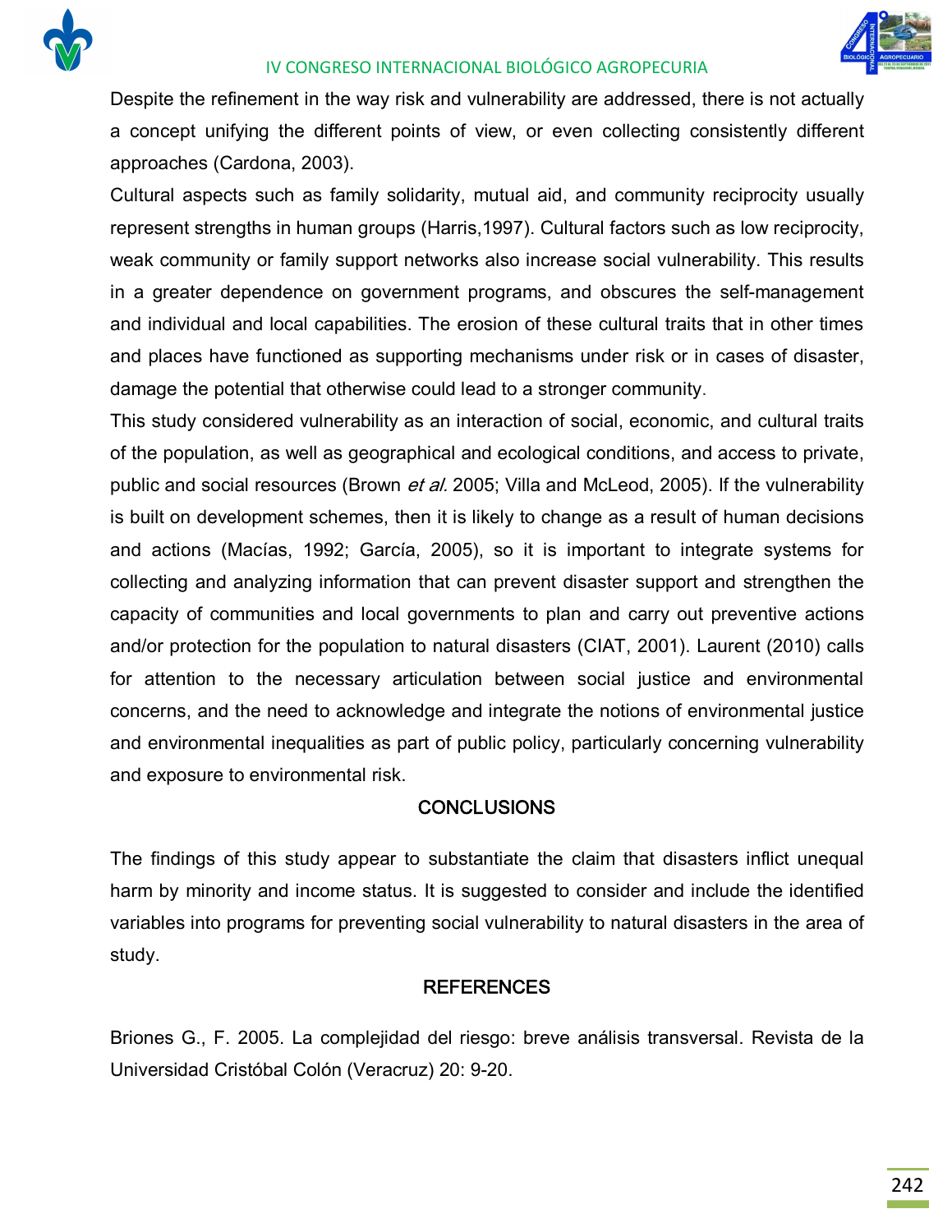



Cardona A., O.D. 2003. La necesidad de repensar de manera holística los conceptos de vulnerabilidad y riesgo. *Una crítica y una revisión necesaria para la gestión*. La Red. Red de Estudios Sociales de prevención de Desastres en América Latina. Bogotá, Colombia. Retrieved from: http://www.desenredando.org/public/articulos/2003/rmhcvr/rmhcvr\_may-08-2003.pdf Last Access: August 15, 2011

Castro G., C. 2005. La inequidad de género en la gestión integral del riesgo de desastre. Un acercamiento. Revista de la Universidad Cristóbal Colón (Veracruz) 20: 2145.

Cervantes Barragán, D. y E. Bueno Sánchez. 2009. Vulnerabilidad social municipal en el estado de Zacatecas, México. Cuadernos Geográficos 45: 173-207.

CIAT, 2001. Vulnerabilidad frente a desastres naturales en Honduras. Estudio para determinar los municipios y áreas de Honduras con mayor vulnerabilidad frente a desastres naturales. Resumen de Proyecto. Centro Internacional de Agricultura Tropical. Cali, Colombia.

Retrieved from: http://gisweb.ciat.cgiar.org/Vulnerabilidad/index.htm Last Access: August 15, 2011

Coenraads, R. (Editor). 2006, Natural Disasters and How We Cope with Them. Millennium House. North Narrabeen, NSW, Australia.

Cutter, S. 1996. Vulnerability to Environmental Hazards. Progress in Human Geography. 20(4): 529–539.

Cutter S. L, and C.T. Emrich 2006. Moral hazard, Social catastrophe: The Changing face of vulnerability along the hurricane coasts". Annals of the American Academy 604: 102-112.

Cutter, S., B.J. Boruff and W.L. Shirley. 2003. Social Vulnerability to Environmental Hazards. Social Science Quarterly 84(2): 242–261.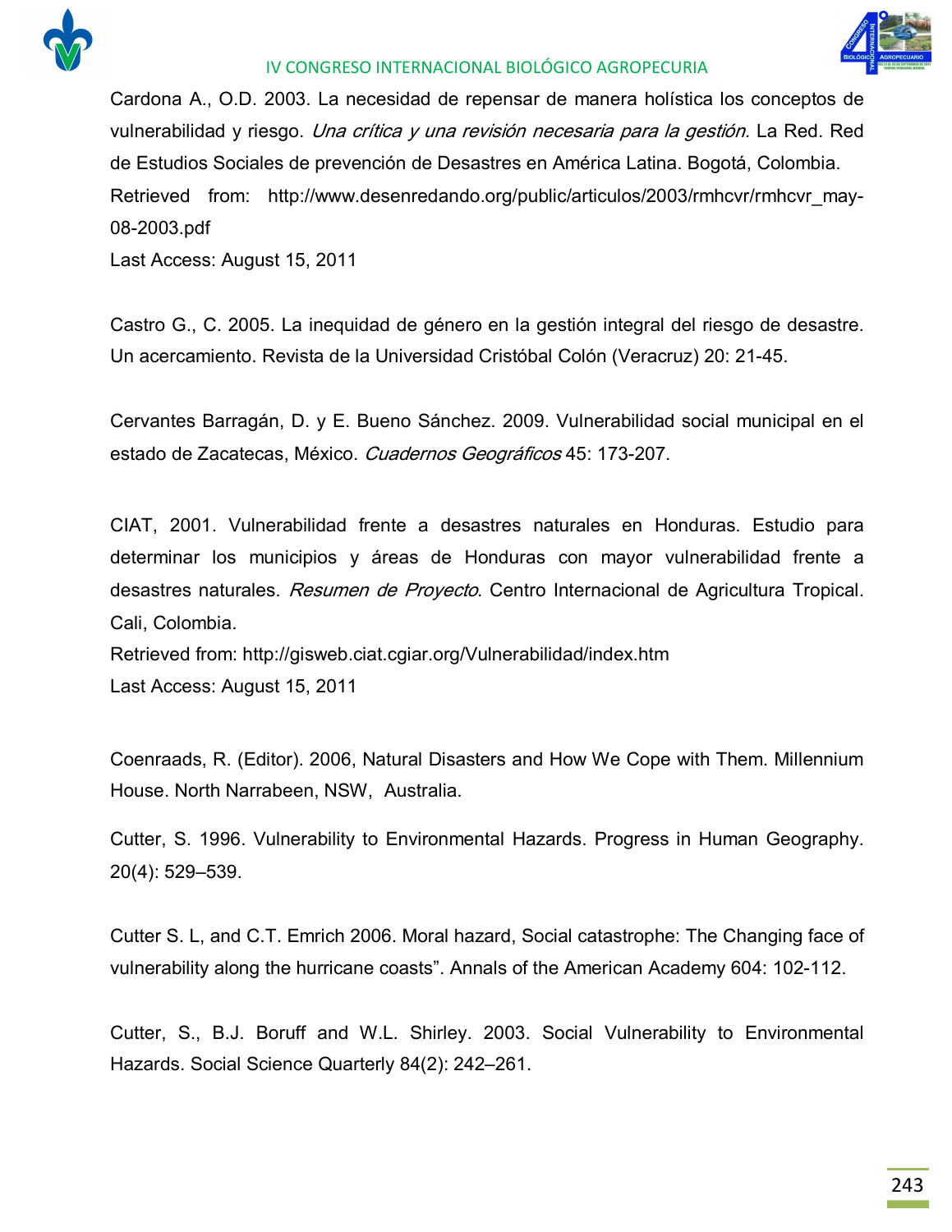



Del Angel-Pérez A.L., B.C. Linares- Bravo. 2011. Factores de vulnerabilidad social en áreas de desastres hidrometeorológicos en el golfo de México. Memoria del 8º Congreso AMER.Campesinos y Procesos Rurales: Diversidad, Disputas y Alternativas. Asociación Mexicana de Estudios Rurales A.C. Puebla, Puebla, 24 al 27 de mayo de 2011.

Fothergill, A. and L.A. Peek. 2004. Poverty and Disasters in the United States: A Review of Recent Sociological Findings. Natural Hazards 32(1): 89–110.

Fothergill, A., E.G.M. Maestas and J.D. Darlington. 1999. Race, Ethnicity, and Disasters in the United States: A Review of the Literature. Disasters 23(3): 156–173.

García A., V. 2005. El riesgo como construcción social y la construcción social del riesgo. Desacatos 19:11-25.

Harris, M. 1997. Culture, People, Nature: An Introduction to General Anthropology. 7th Edition. Allyn & Bacon. 576 pp.

Kasperson, R.E., K. Dow, E.R.M. Archer, D. Gáceres, T.E. Downing, T. Elmqvist, S. Eridsen, C. Folke, G. Han, K. Iyengar, C. Vogel, K.A. Wilson, G. Ziervogel, R. Norgaard, and D. Rapport. 2006. "Vulnerable peoples and places". In: Ecosystems and Human Wellbeing: Current State and Trends. Hassan R., R. Scholes, and N. Ash (Editors). Island Press, Washington. pp. 143-164.

Kelly, M. and W.N. Adger. 2000. Theory and practice in Assessing vulnerability to Climate change and facilitating adaptation. Climatic Change 47: 325–352.

Laurent, L. 2010. Environmental justice and environmental inequalities-A European perspective 2010. Observatoire Français des Conjonctures Economiques/Sciences Po N° 2010-05. Paris, France.

Loayza, N., E. Olaberría, J. Rigolini and L. Christiaensen. 2009. Natural Disasters and Growth - Going beyond the Averages. Policy Research Working Paper 4980. The World